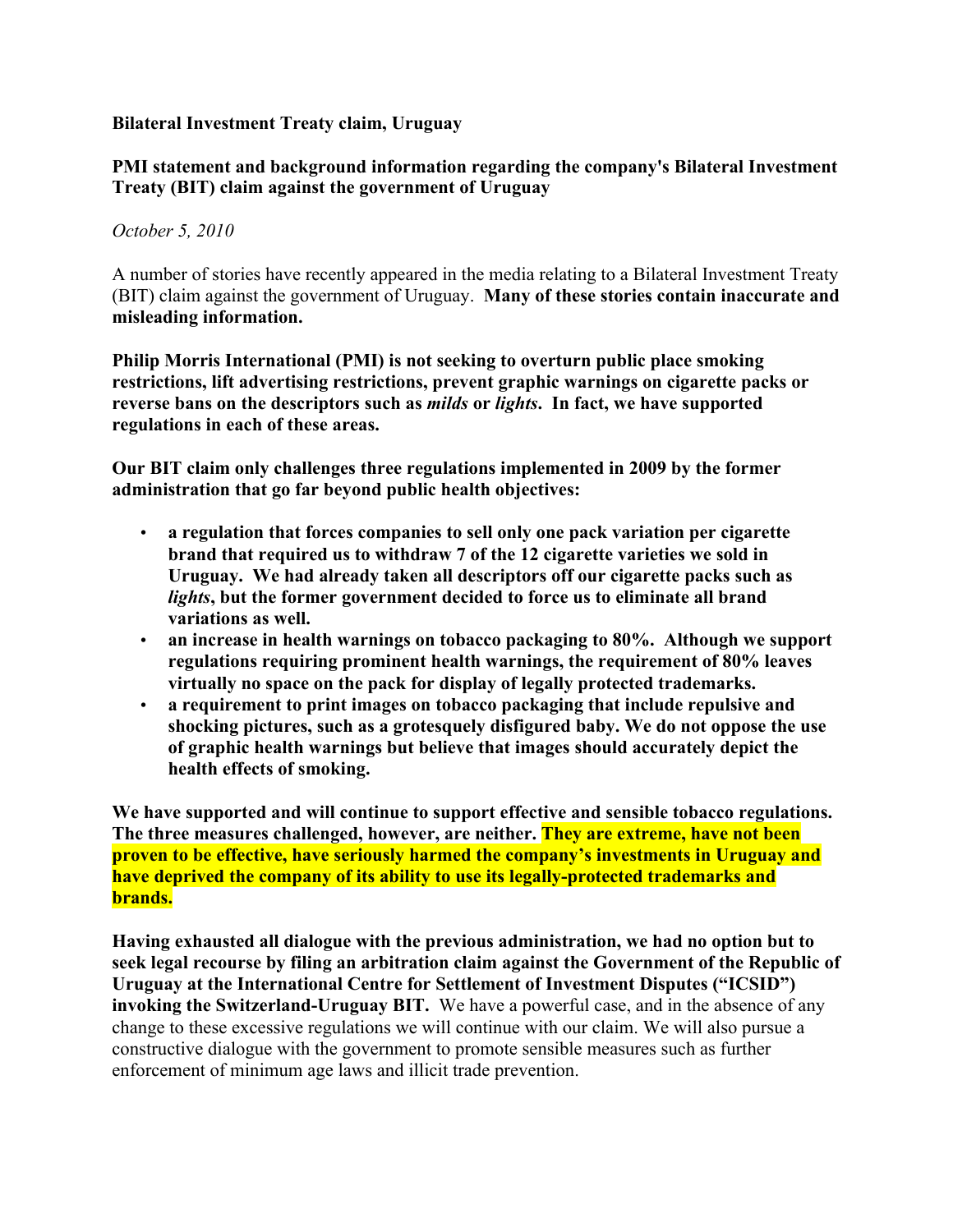## **Background:**

On February 19, 2010, three Philip Morris International (PMI) companies filed a request for arbitration against Uruguay at the International Centre for Settlement of Investment Disputes ("ICSID"), a part of the World Bank. The companies contend that certain Uruguayan regulations, introduced by the previous Uruguayan government, on the packaging and labeling of tobacco products, **have substantially damaged the value of the companies' investments in Uruguay and deprived them of the ability to use their brands and trademarks**. The arbitration was initiated under an investment treaty between Uruguay and Switzerland, in which Uruguay consents that such claims by Swiss investors may be taken to ICSID arbitration.

The case name is *FTR Holdings S.A. (Switzerland) et al. v. Oriental Republic of Uruguay*.

**Claimants: The companies bringing the case include two Swiss entities and Abal Hermanos S.A. Abal Hermanos is a Uruguayan company that has manufactured and marketed tobacco products there since 1877. It currently markets several of its own brands and licenses others, such as "Marlboro," from other PMI entities. The Swiss claimants ultimately own both Abal Hermanos S.A. and the relevant PMI trademarks.** 

**Status:** On September 1, 2010, the PMI companies appointed their arbitrator, and on September 24, 2010, Uruguay appointed its arbitrator, Mr. James Crawford. The Chair has not yet been appointed.

**Facts of the Dispute**: This Bilateral Investment Treaty claim is specific to three regulatory measures in Uruguay as described below. Prior Uruguayan governments have implemented numerous regulations, including smoking restrictions in public places, advertising restrictions, mandatory 50% health warnings, and a ban on the use of descriptive terms such as "light", "mild", "ultra light". The companies have not challenged any of these regulations.

The three measures challenged in the Request for Arbitration are, however, different. **They are extreme, and in some cases confiscatory, regulations that have seriously harmed the companies' investments in Uruguay and deprived the companies of their ability to use their legally registered brands**. First, under Article 3 of **Ordinance 514**, the Ministry of Public Health took the drastic and unprecedented step of prohibiting *any* brand variations. Until the enactment of the Ordinance, Abal Hermanos sold multiple product varieties under each of its brands. For example, under its "Marlboro" brand, it sold the "Red," "Gold," "Blue," and "Green" varieties. Article 3 has, however, forced the company to cease selling all but one of those product varieties under each brand that it owns or licenses, leading to the withdrawal of 7 out of the 12 product varieties that were previously sold in Uruguay. The ministry should not be surprised that, when it enacts arbitrary regulations which ban the sale in Uruguay of a popular legal product, consumers who prefer that product will largely turn to competitors' brands or to contraband and counterfeit cigarettes. **Illegal cigarettes are an increasingly serious problem in Uruguay. According to the Tobacco Atlas of 2009, one in four tobacco products consumed in Uruguay are counterfeit or contraband, one of the highest rates in the world.** It should also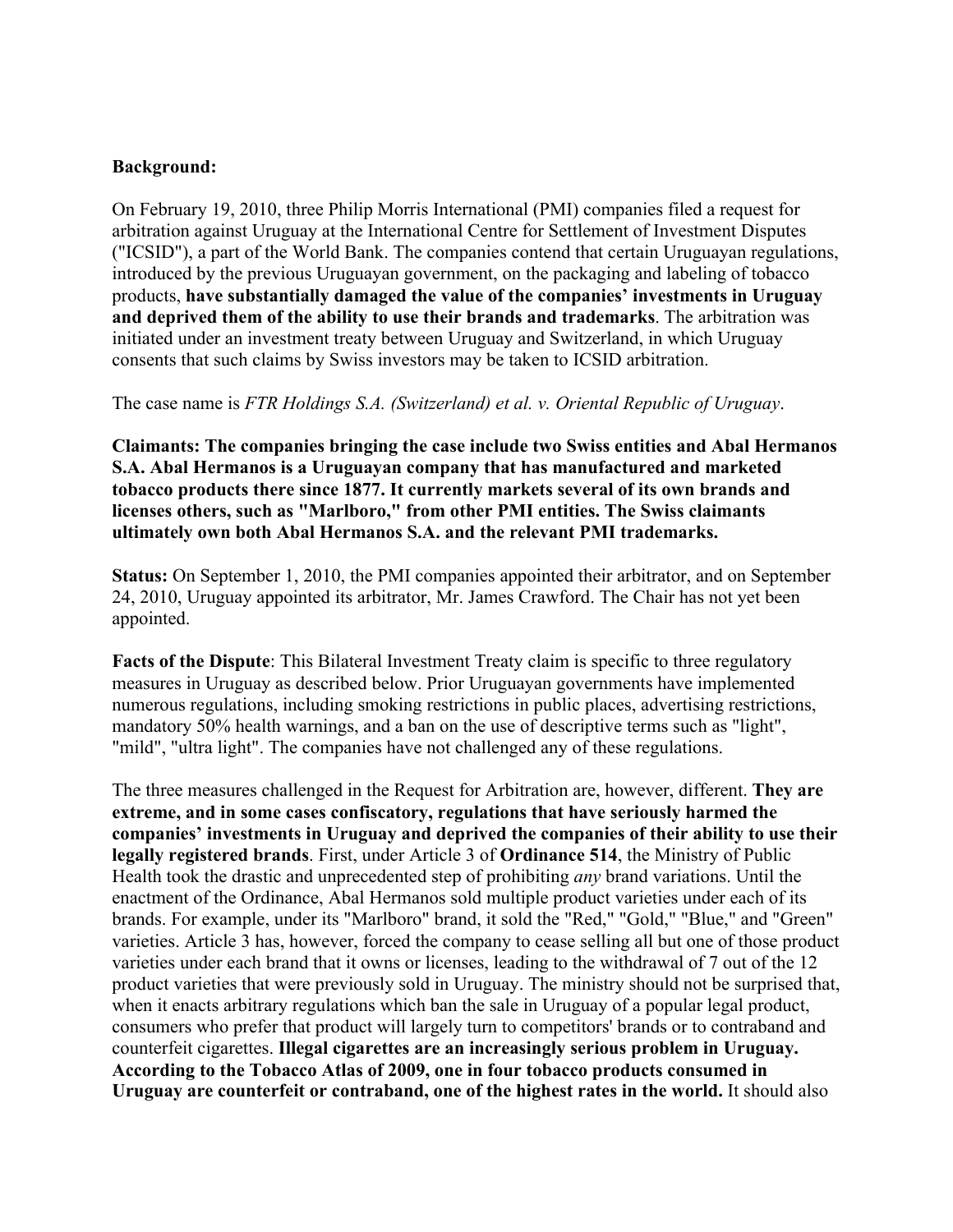be noted that no other country in the world has enacted such a measure. Although PMI has strictly complied with the letter and spirit of Ordinance 514, the single presentation requirement has not prevented other major market participants from evading the intent of the Ordinance by changing the names, but not the appearance, of their brand varieties. It is telling that, in the year and a half since Article 3 of Ordinance 514 has been implemented, the Uruguayan government has taken no action against these other manufacturers for their actions.

**A second measure, Decree 287/09, expands the size of the mandatory warning labels on cigarette packaging from 50% to 80% of the front** *and* **back panels of the package.** No such requirement is in effect in any other country in the world. **The size of the warning makes it virtually impossible for the companies to use their brands and trademarks to promote their own products or even distinguish them from other brands.** The companies -- along with most other countries worldwide -- consider the previously mandated 50% health warnings more than sufficient to clearly communicate the well-known health effects of smoking.

A third measure, **Ordinance 514 (1),** requires the companies to include pictograms as part of the health warnings on packaging. The companies have no per se objection to regulations requiring pictograms.

However, the specific pictograms required by the Ministry of Public Health do not warn of the health effects of tobacco use, as would be appropriate; rather, **they include shocking and sensational images designed to evoke emotions of repulsion and disgust, even horror**. It is difficult to understand, for instance, what meaningful information can be drawn from seeing an image of what appears to be a burnt and grotesquely disfigured baby on a pack.

Consequences for the companies: As noted, the companies have had to stop selling 7 of their 12 brand variations in Uruguay. In the case of Marlboro, for example, Article 3 of Ordinance 514 has meant that the Gold, Blue and Green variations representing about 40% of Marlboro sales had to be taken off the market. Moreover, the size of the health warnings and the pictograms imposed by the Ministry of Public Health undermine the companies' legally protected trademarks. The companies have seen the value of their business and investment severely impaired as a result of the three regulations.

**Legal claims:** The companies' claims are based on a 1991 bilateral investment treaty between Switzerland and Uruguay, in which each country guarantees certain minimum standards of treatment for the other country's investors, and agrees to resort to international arbitration to resolve disputes with individual investors over alleged failures to live up to those commitments. The companies contend that, as a result of Uruguay's measures, and contrary to the Switzerland-Uruguay treaty, the use of their investments has been unreasonably impaired, the value of their investments has been taken without compensation, and they have been deprived of fair and equitable treatment.

The PMI companies consider legal action as a last resort. In Uruguay, the challenged measures go far beyond reasonable public health regulations, and the BIT proceedings and related litigation brought by the companies in the local courts were brought only after all attempts at dialogue had been exhausted.